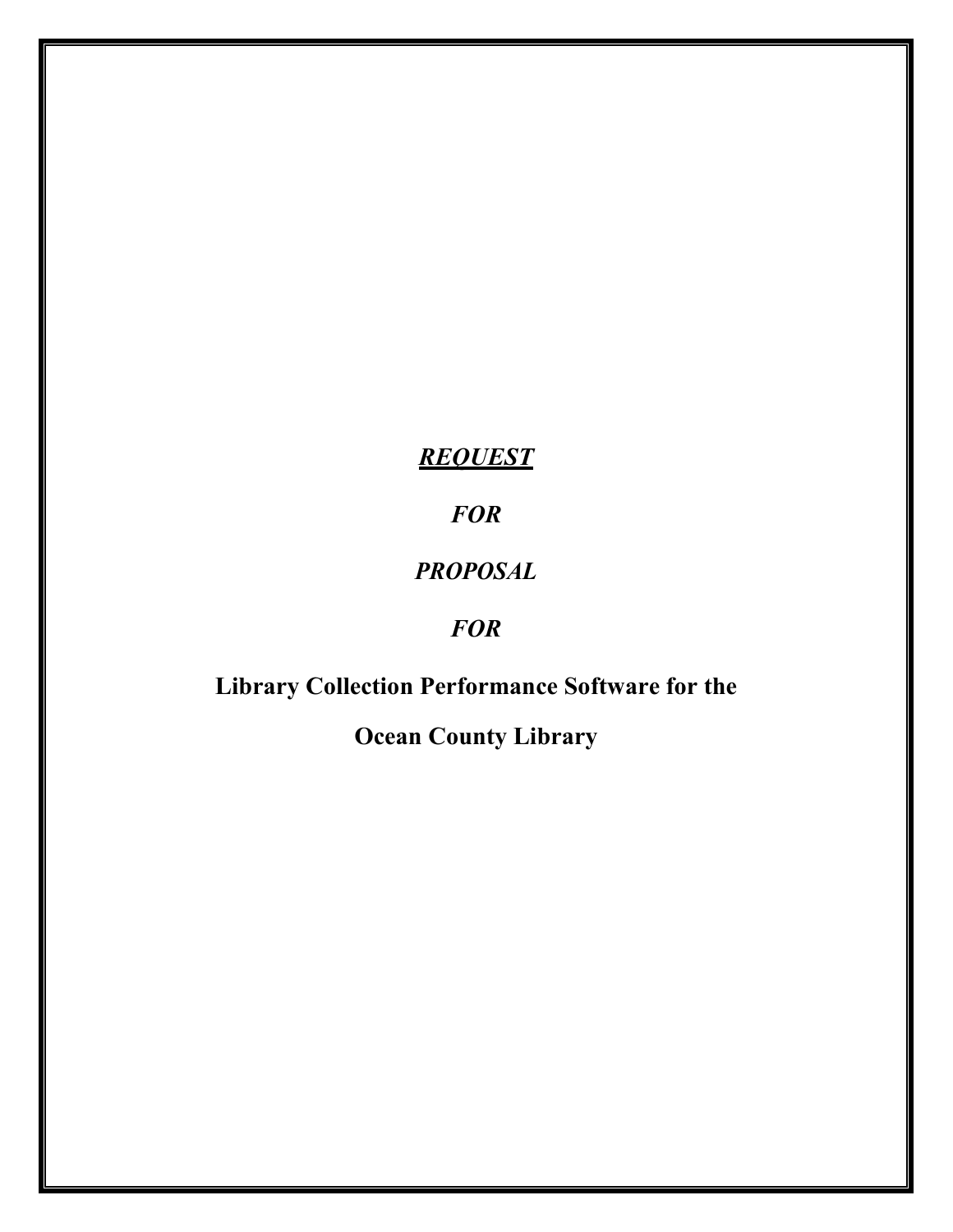# **2022**

## **OCEAN COUNTY LIBRARY COMMISSION**

## **Request for Proposal for Library Collection Performance Software**

The Ocean County Library Commission is seeking a proposal for Library Collection Performance Software as detailed in the enclosed Request for Proposal (RFP).

Proposals must be submitted by June 21, 2022 at 1:00 pm at the Ocean County Library, 2nd Floor Administrative Offices, 101 Washington Street, Toms River, NJ 08753 and will be reviewed by a Library committee consisting of members of the management team, who may elect to conduct discussions with responsible proposers who submit proposals determined to be eligible for award, at a date determined by the Library.

If you have any questions regarding the project, please contact Tim Mailley, Technology Manager, at 732-349-6200, extension 5867.

## **I. OVERVIEW**

The Ocean County Library Commission is soliciting proposals for Library Collection Performance Software, including hardware, software, shipping, training and ongoing maintenance for the Ocean County Library. The specifications/project scope for this Request for Proposal are attached (pages  $16 - 19$ ).

## **II. PROPOSAL SUBMISSION**

Sealed proposals will be received by the Ocean County Library, 101 Washington Street, Toms River, NJ 08753 (attention: Phil Rosenow).

All proposals must include a **SEPARATE, SEALED ENVELOPE CONTAINING THE COST PROPOSAL,** bearing the name and address of the proposer, the name of the proposal and the date of the opening on the outside of the envelopes. Proposers must submit **ONE (1) original and ONE (1)** copy of all proposals. The person authorized to do so must sign the proposal in ink or ballpoint pen.

The Library will not be responsible for late mail deliveries and no proposals will be accepted if received after the time stipulated in the Request for Proposal.

Proposers shall complete and sign all procedural documents. Failure to do so may be cause for rejection.

The Library reserves the right to reject any or all proposals, or to waive any informality in the proposals and to accept any proposal deemed in the best interest of the Library.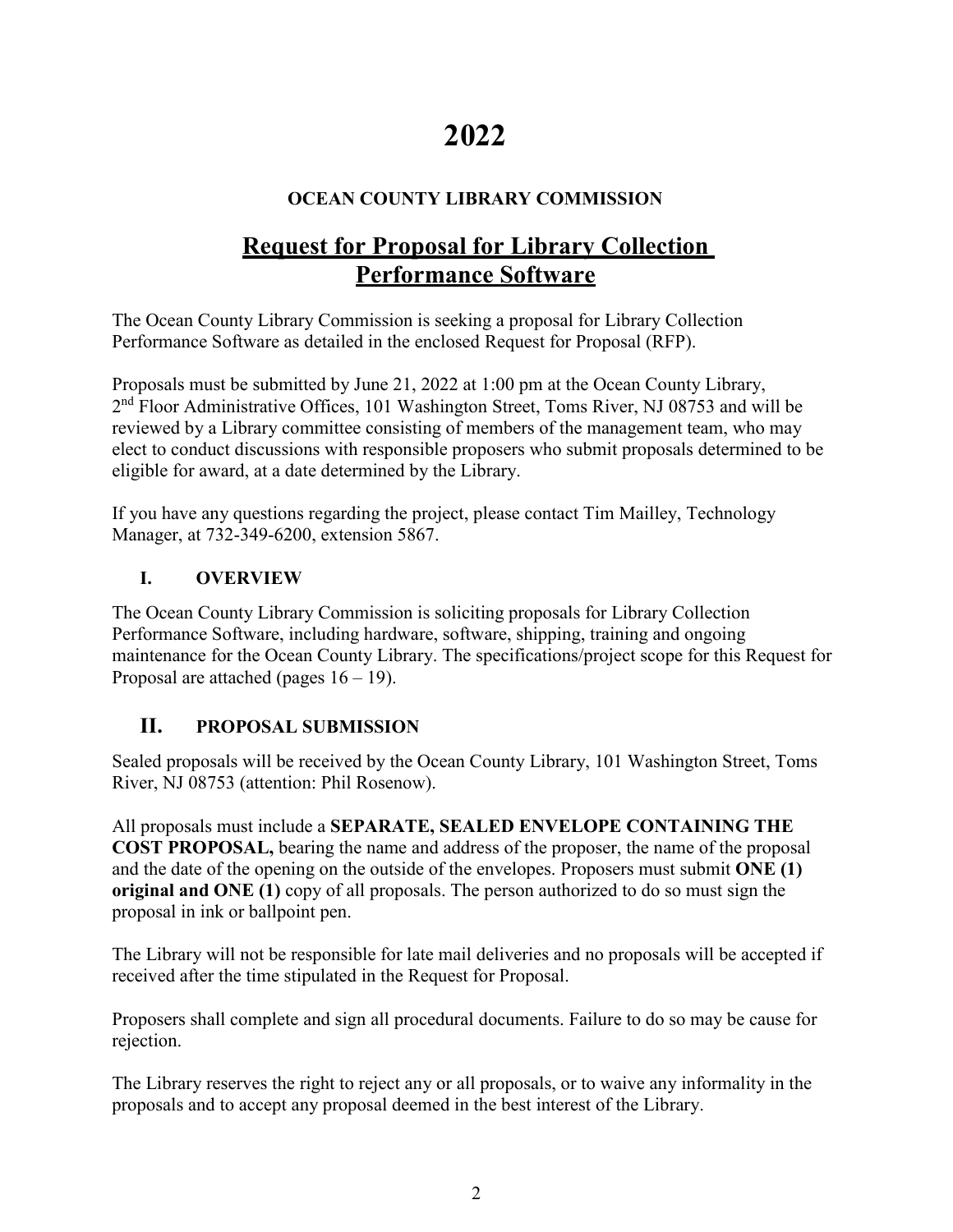The proposer, if awarded a contract, agrees to protect, defend, and save harmless the Library against any damage for payment for the use of any patented material process, article, or device that may enter into the manufacture, construction, or form a part of the work covered by either order or contract, and s/he further agrees to indemnify and save harmless the Library from suits or actions of every nature and description brought against it, for, or on account of injuries or damages received or sustained by any party or parties by, or from any of the acts of the contractor, his or her servants, or agents.

The proposer shall maintain Professional Liability Insurance in the amount of \$1,000,000.00 per occurrence with aggregate limits of \$3,000,000.00. Said insurance must remain in force until the final completion or termination of all work and services hereunder.

A copy of bidder's New Jersey Business Registration Certificate should be included with the proposal. Award cannot be made until certificate is provided.

Payments will be made upon the approval of vouchers submitted by the successful proposer in accordance with the requirements of the Library Commission and subject to the Library Commission's customary procedures.

Ocean County Library Commission will make the award within sixty (60) days after receipt of proposals. The Ocean County Library is exempt from any State sales tax or Federal excise tax.

All contractors must comply with the provisions of New Jersey Statute Title 40A:11-18, when applicable.

New Jersey Business Registration Requirements: N.J.S.A. 52:32-44 imposes the following requirements on contractors and all subcontractors that knowingly provide goods or perform services for a contractor fulfilling this contract:

- The contractor shall provide written notice to its subcontractors and suppliers to submit proof of business registration to the contractor;
- Subcontractors through all tiers of a project must provide written notice to their subcontractors and suppliers to submit proof of business registration and subcontractors shall collect such proofs of business registration and maintain them on file;
- Prior to receipt of final payment from a contracting agency, a contractor must submit to the contracting agency an accurate list of all subcontractors and suppliers or attest that none was used; and,
- During the term of this contract, the contractor and its affiliates shall collect and remit, and shall notify all subcontractors and their affiliates that they must collect and remit, to the Director, New Jersey Division of Taxation, the use due pursuant to the Sales and Use Tax Act, (N.J.S.A. 54:32B-1 et seq.) on all sales of tangible personal property delivered into this State.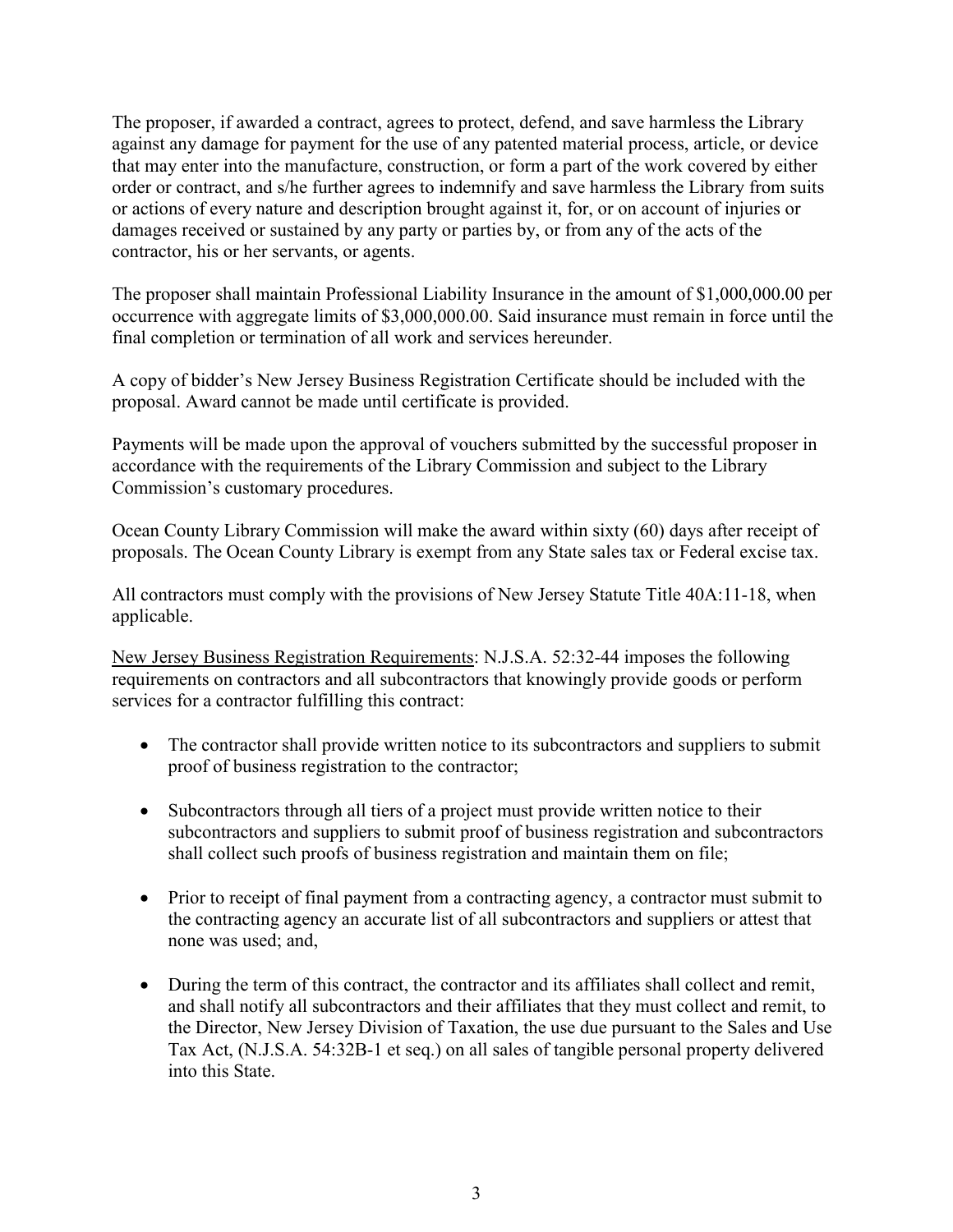• A contractor, subcontractor, or supplier who fails to provide proof of business registration or provides false business registration information shall be liable to a penalty of \$25 for each day of violation, not to exceed \$50,000 for each business registration copy not properly provided or maintained under a contract with a contracting agency. Information on the law and its requirements are available by calling (609) 292-9292.

## **I. EVALUATION/SELECTION CRITERIA**

- A. Qualifications: Provide FOUR **(**4) professional **r**eferences with addresses, contacts and phone numbers (40%)
- B. Experience: What have you worked on before that is similar to this project? (30%)
- C. Cost (30%)

## **II. GENERAL CONDITIONS TO THE PROPOSALS**

All proposals and other material submitted become the property of Ocean County Library and may be returned only at the Library's option. Information contained in the proposals will not be disclosed during the evaluation process. Under New Jersey's "Right to Know" laws, public records are required to be open to reasonable inspection. All proposal information, including detailed price and cost information, will be held in confidence during the evaluation process and prior to the time the Notice of Award is issued.

Each proposal shall include a statement indicating whether or not the firm or any individual working on the contract has a possible conflict of interest (e.g., themselves, spouse, or child employed by the Library) and if so, the nature of the conflict. The Library reserves the right to cancel the award if any interest disclosed from any source could either give the appearance of a conflict or cause speculations as to the objectivity of the project to be performed by the vendor. The Library's determination regarding any questions of conflict of interest shall be final.

The Library may exclude a proposer from submitting a proposal, or may reject a proposal after making a written determination that the proposer received payment for assistance in drafting the RFP, or gained substantial information regarding the RFP that was not available to the public.

Proposer must submit **ONE (1) original and one (1) copy** of their proposal in a sealed envelope marked **LIBRARY COLLECTION PERFORMANCE SOFTWARE.** Proposals must be submitted to the Ocean County Library, 101 Washington Street, Toms River, NJ 08753 (attention: Phil Rosenow). Oral proposals and proposals received via facsimile or other electronic means will not be accepted.

Proposers must provide a comprehensive narrative statement that illustrates their understanding of the requirements of the project and illustrates the methodology that will serve to accomplish the work.

The Library may elect to conduct discussions with responsible proposers who submit proposals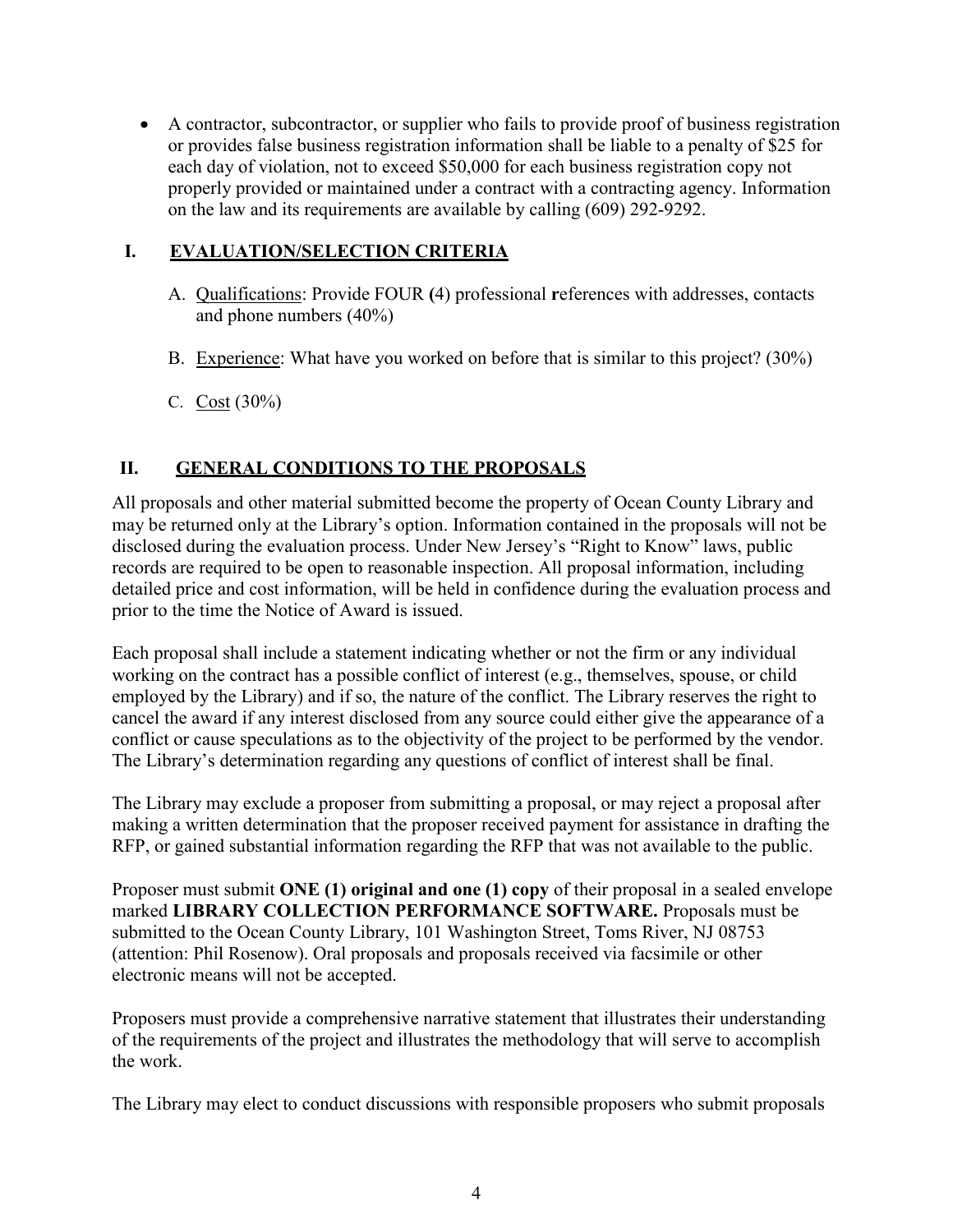determined to be eligible for award. The purpose of these discussions will be to clarify and assure proposer's full understanding of, and responsiveness to, the solicitation requirements. Proposers reasonably eligible for award shall be accorded fair and equal treatment with respect to any opportunity for discussion and revision of proposals and revisions may be permitted after submissions and before award of the contract for the purpose of obtaining best and final offers. In conducting these discussions, the Library may not disclose information derived from proposals submitted by competing proposers.

Response format and content: The RFP sections that must be submitted and clearly defined in this order are:

- Cover Page
- Table of Contents
- Introduction, Background Statement
- Complete proposer information and a specific point of contact if questions should arise
- Response to General Conditions
- Organizational Chart and Qualifications
- Staff Qualifications
- References
- Required Documentation
- A statement acknowledging that the proposer shall comply with all conditions outlined

An officer of the company empowered to bind the company must sign the proposal. Failure to include these items may cause the proposal to be determined as non-responsive and the proposal may be rejected.

The cost proposal must include all direct and indirect costs associated with the performance of this service. Costs must include, but not be limited to, total number of hours of various professionals, direct expenses, payroll, supplies, overhead assigned to each person working on the project, percentage of each person's time associated with the project and profit. **THIS PROPOSAL SHALL BE INCLUDED IN A SEPARATE SEALED ENVELOPE.**

To be considered, proposers must follow the instructions outlined in this document. Any exception to the terms, conditions or other requirements in any part of the RFP must be clearly stated in the proposal. Otherwise, the Library will consider that all proposals offered are in strict compliance with this RFP and the successful proposer will be responsible for compliance. The Library recognizes that proposers may have cost-saving ideas that would require them to stray from the specification in this document. Alternate proposals may be submitted for consideration only if the same proposer also provides a proposal based upon the specifications outlined in this document. Such alternate proposals shall be clearly marked with the words "Alternate Proposal" on each page of the proposal document.

After the Library's completion of the evaluation process, including any discussion held with proposers during the evaluation process, the Library may elect to initiate contract negotiations. The option of whether or not to initiate contract negotiations rests solely on the Library. If the Library elects to initiate contract negotiations, these negotiations cannot involve changes in the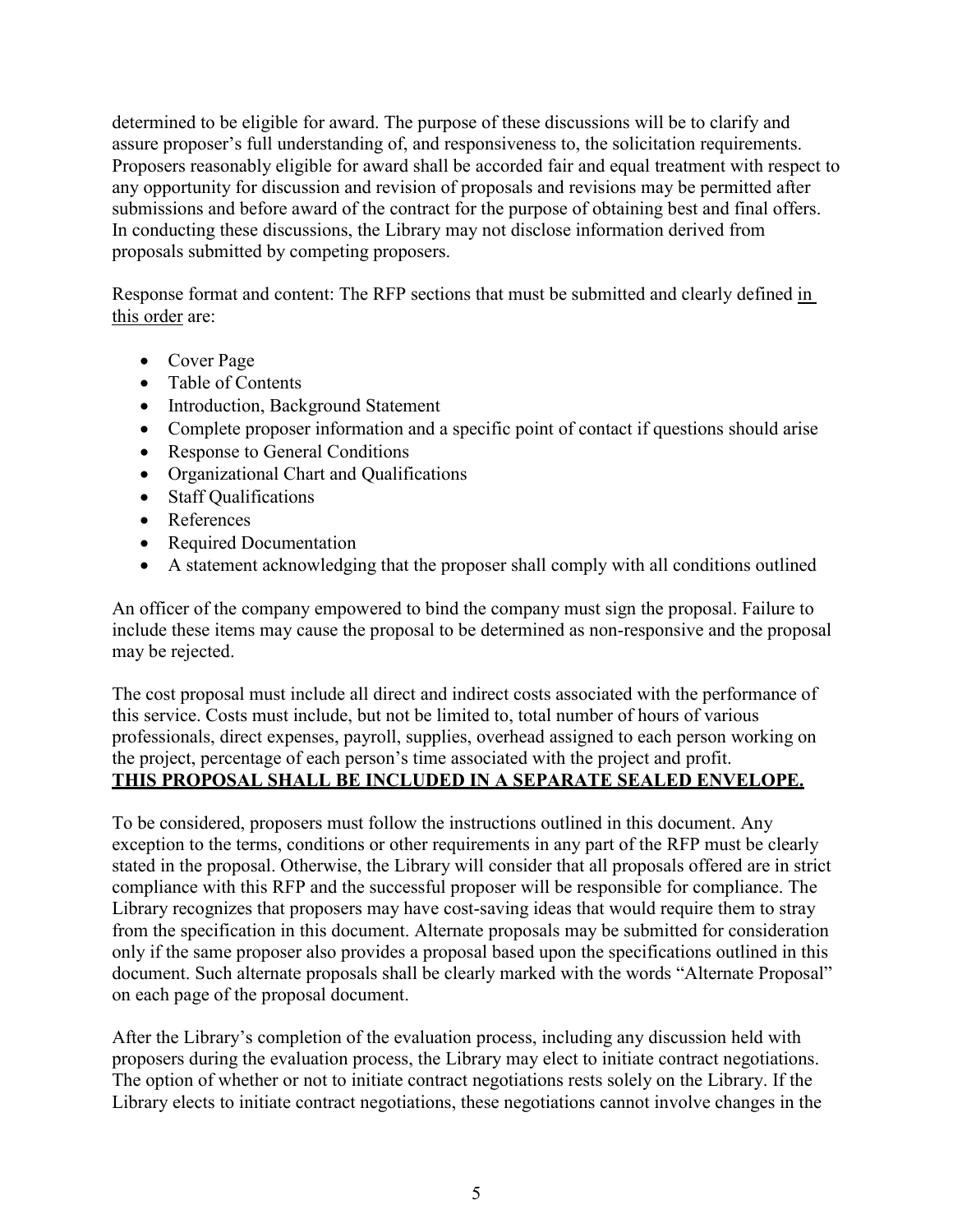Library's requirements or the proposal submitted, which would, by their nature, affect the basis of the source selection and competition previously conducted.

If the selected proposer fails to provide information to begin negotiations in a timely manner, if the proposer fails to negotiate in good faith, if the Library and proposer cannot mutually agree to an acceptable expenditure, or if the proposer and the Library after a good faith effort simply cannot come to terms, the Library may terminate negotiations with the proposer initially selected and commence negotiation with the next highest ranked proposer.

The Library shall award a contract under competitive sealed proposals to the responsible and responsive proposer whose proposal was determined in writing to be the most advantageous to the Library, taking into consideration price and the criteria set forth herein.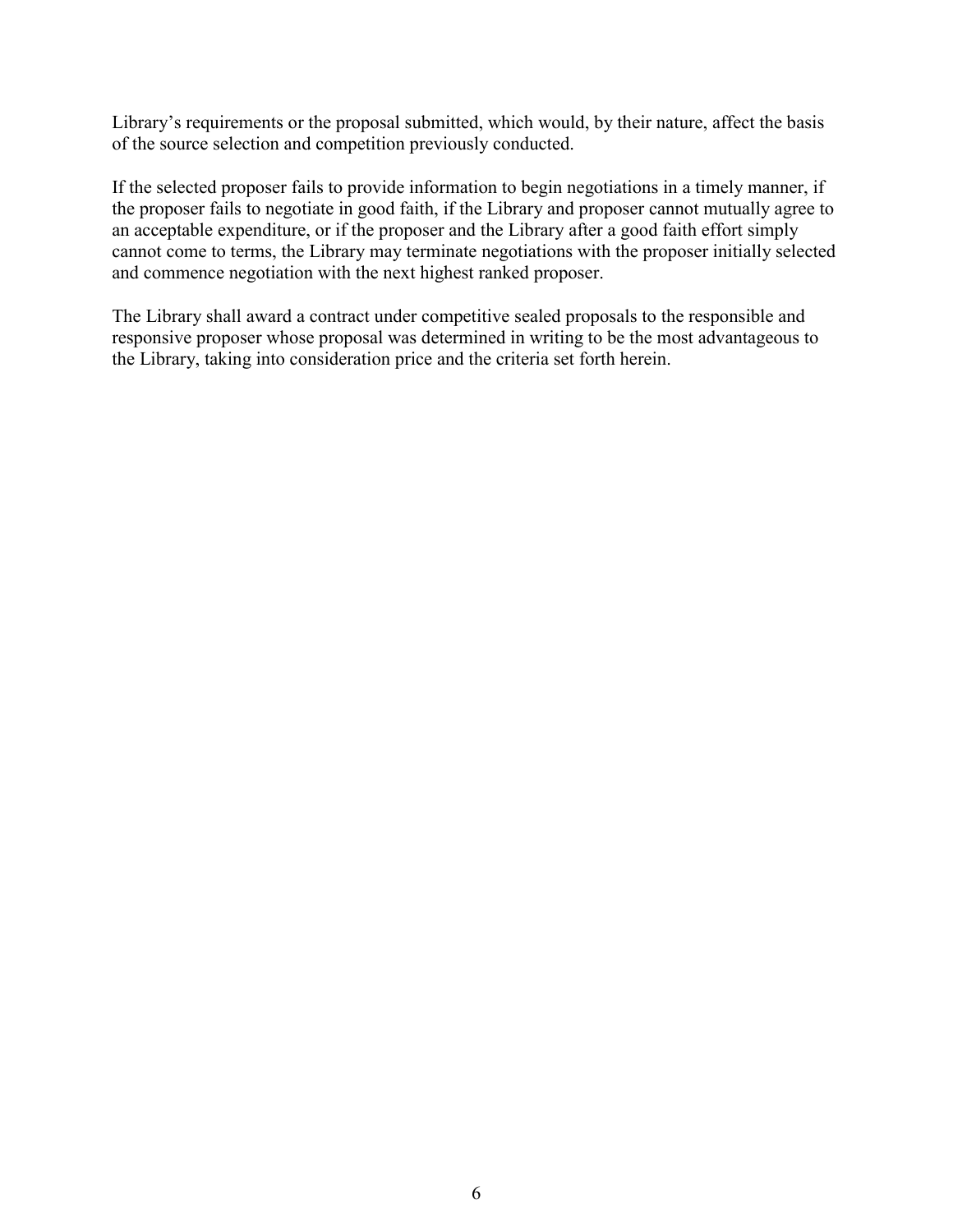## *NON - COLLUSION AFFIDAVIT*

| <b>STATE OF NEW JERSEY:</b> |                                                  |                                                                                                                                                                                             |
|-----------------------------|--------------------------------------------------|---------------------------------------------------------------------------------------------------------------------------------------------------------------------------------------------|
|                             | $:$ SS                                           |                                                                                                                                                                                             |
| <b>COUNTY OF</b>            |                                                  |                                                                                                                                                                                             |
|                             |                                                  | of                                                                                                                                                                                          |
|                             | the City of <u>Inthe County of</u>               |                                                                                                                                                                                             |
| and the State of            |                                                  | , of full age, being duly sworn                                                                                                                                                             |
|                             | according to law on my oath depose and say that: |                                                                                                                                                                                             |
| I am                        |                                                  | of the firm of                                                                                                                                                                              |
|                             |                                                  | the bidder                                                                                                                                                                                  |
|                             |                                                  | making the Proposal for the above-named Project, and that I executed the said Proposal with                                                                                                 |
|                             |                                                  | full authority so to do; that said bidder has not, directly or indirectly, entered into any agreement,                                                                                      |
|                             |                                                  | participated in any collusion, or otherwise taken any action in restraint of free, competitive                                                                                              |
|                             |                                                  | bidding in connection with the above-named Project; and that all statements contained in said                                                                                               |
|                             |                                                  | Proposal and in this affidavit are true and correct, and made with full knowledge that the                                                                                                  |
|                             |                                                  | Ocean County Library relies upon the truth of the statements contained in said Proposal and in the<br>statements contained in this affidavit in awarding the contract for the said Project. |
|                             |                                                  |                                                                                                                                                                                             |

I further warrant that no person or selling agency has been employed or retained to solicit or secure such contract upon an agreement or understanding for a commission, percentage, brokerage or contingent fee, except bona fide employees or bona fide established commercial or selling agencies maintained by . (Name of Contractor)

(Also type or print name of affiant under signature)

Subscribed and sworn to before me this day of  $\overline{\qquad \qquad$  , 20  $\overline{\qquad \qquad}$ .

Notary Public of My commission expires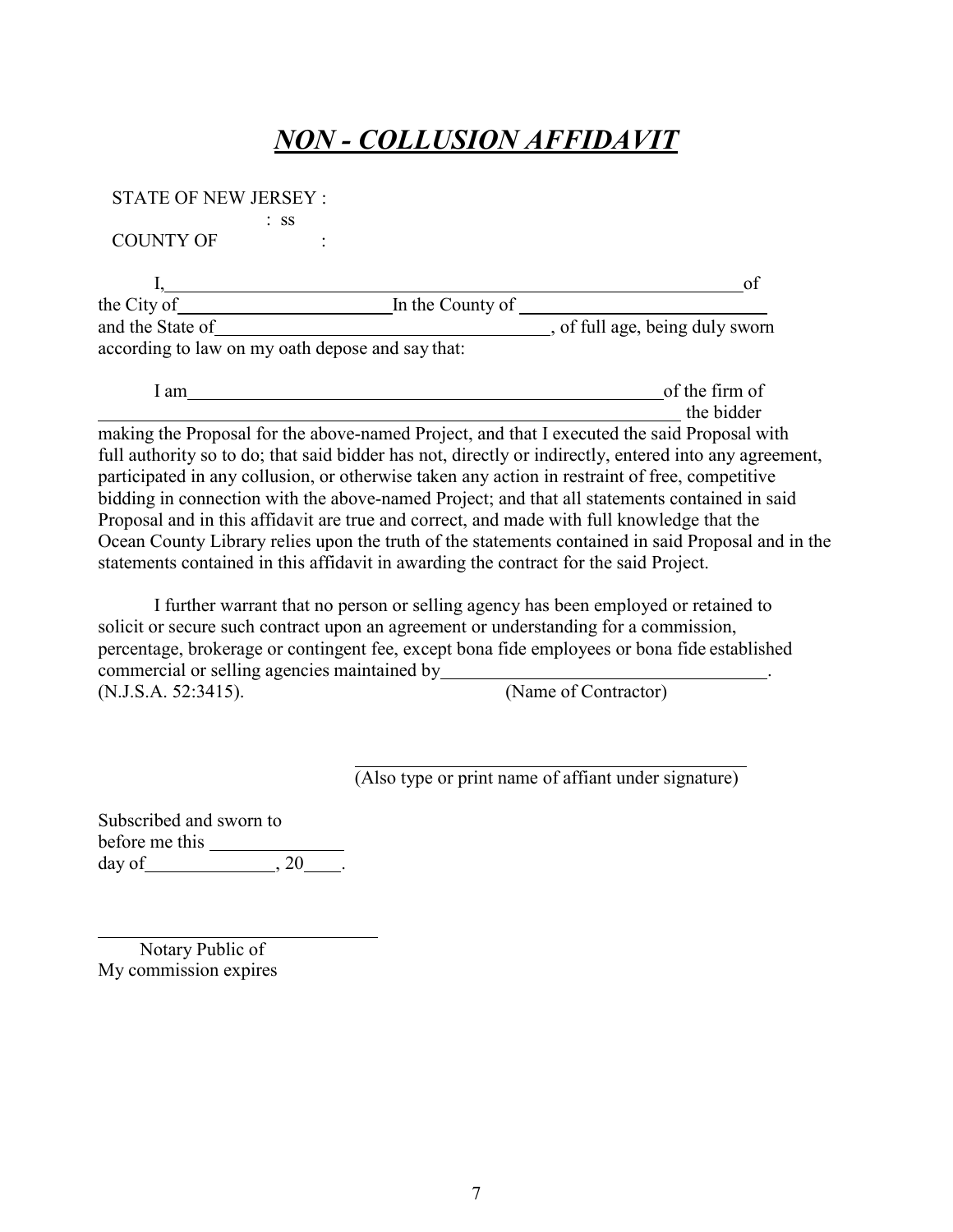#### **EXHIBIT A** N.J.S.A. 10:5-31 and N.J.A.C. 17:27 **MANDATORY EQUAL EMPLOYMENT OPPORTUNITY LANGUAGE Goods, Professional Services and General Service Contracts (Mandatory Affirmative Action Language)**

During the performance of this contract, the contractor agrees as follows:

The contractor or subcontractor, where applicable, will not discriminate against any employee or applicant for employment because of age, race, creed, color, national origin, ancestry, marital status, affectional or sexual orientation or sex. Except with respect to affectional or sexual orientation, the contractor will take affirmative action to ensure that such applicants are recruited and employed, and that employees are treated during employment, without regard to their age, race, creed, color, national origin, ancestry, marital status, affectional or sexual orientation or sex. Such action shall include, but not be limited to the following: employment, upgrading, demotion, or transfer; recruitment or recruitment advertising; layoff or termination; rates of pay or other forms of compensation; and selection for training, including apprentice- ship. The contractor agrees to post in conspicuous places, available to employees and applicants for employment, notices to be provided by the Public Agency Compliance Officer setting for the provisions of this nondiscrimination clause.

The contractor or subcontractor, where applicable will, in all solicitations or advertisements for employees placed by or on behalf of the contractor, state that all qualified applicants will receive consideration for employment without regard toage, race, creed, color, national origin, ancestry, marital status, affectional or sexual orientation orsex.

The contractor or subcontractor, where applicable, will send to each labor union or representative or workers with which it has a collective bargaining agreement or other contract or understanding, a notice, to be provided by the agency contracting officer, advising the labor union or workers' representative of the contractor's commitments under this act and shall post copies of the notice in conspicuous places available to employees and applicants for employment.

The contractor or subcontractor, where applicable, agrees to comply with any regulations promulgated by the Treasurer pursuant to N.J.S.A. 10:5-31 et seq., as amended and supplemented from time to time and the Americans with Disabilities Act.

The contractor or subcontractor agrees to make good faith efforts to employ minority and women workers consistent with the applicable county employment goals established in accordance with N.J.A.C. 17:27-5.2 or a binding determination of the applicable county employment goals determined by the Division, pursuant to N.J.A.C. 17:27-5.2.

The contractor or subcontractor agrees to inform in writing its appropriate recruitment agencies including, but not limited to, employment agencies, placement bureaus, colleges, universities, labor unions, that it does not discriminate on the basis of age, creed, color, national origin, ancestry, marital status, affectional or sexual orientation or sex, and that it will discontinue the use of any recruitment agency which engages in direct or indirect discriminatory practices.

The contractor or subcontractor agrees to revise any of its testing procedures, if necessary, to assure that all personnel testing conforms with the principles of job-related testing, as established by the statutes and court decisions of the State of New Jersey and as established by applicable Federal law and applicable Federal court decisions.

In conforming with the applicable employment goals, the contractor or subcontractor agrees to review all procedures relating to transfer, upgrading, downgrading and layoff to ensure that all such actions are taken without regard to age, creed, color, national origin, ancestry, marital status, affectional or sexual orientation or sex, consistent with the statutes and court decisions of the State of New Jersey, and applicable Federal law and applicable Federal court decisions.

The contractor and its subcontractors shall furnish such reports or other documents to the Division of Contract Compliance and EEO as may be requested by the Division from time to time in order to carry out the purposes of these regulations, and public agencies shall furnish such information as may be requested by the Division of Contract Compliance & EEO for conducting a compliance investigation pursuant to Subchapter 10 of the Administrative Code at N.J.A.C. 17:27.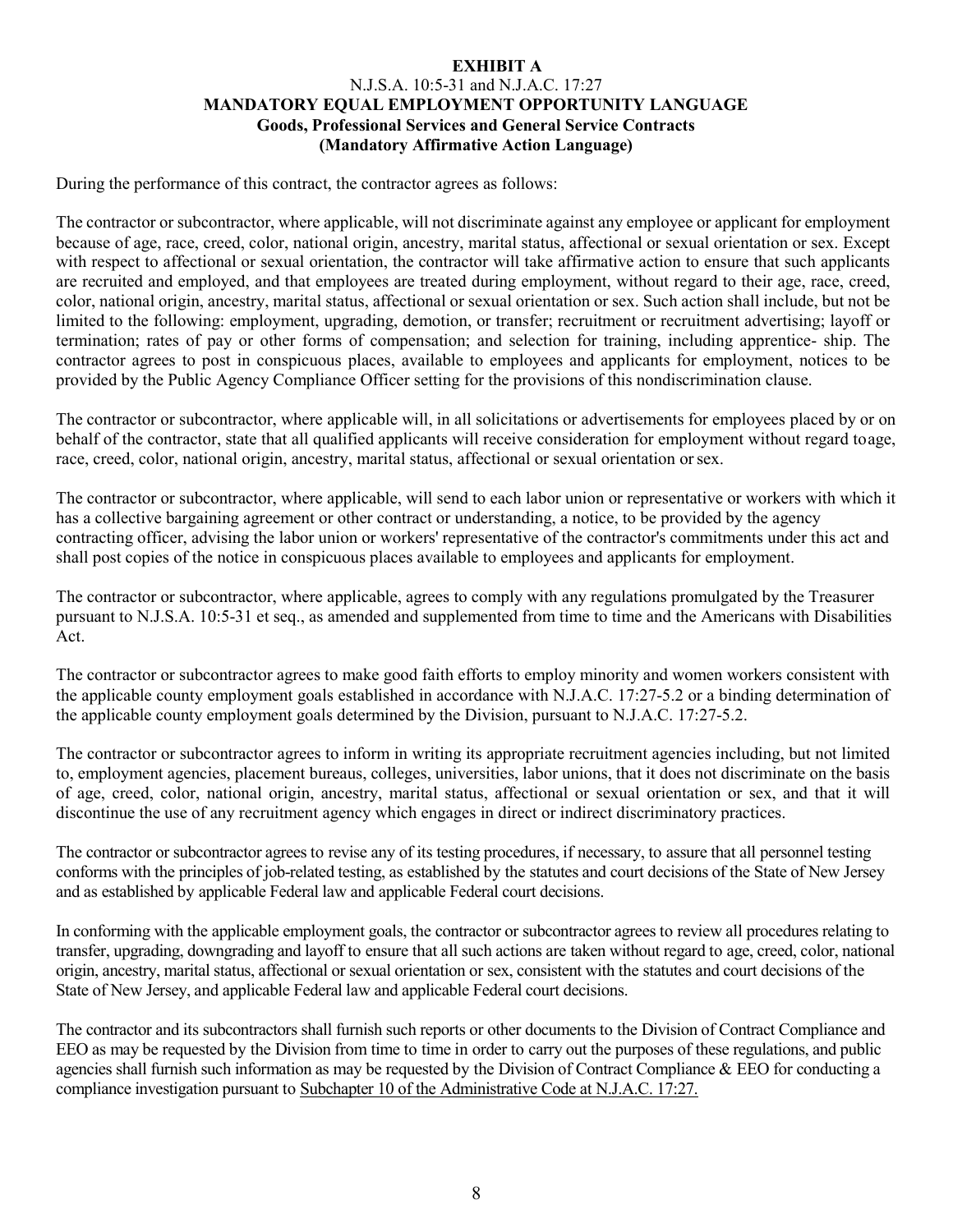#### **NOTICE TO ALL CONTRACTORS RE: AFFIRMATIVE ACTION REGULATIONS P.L. 1975 C. 127 (N.J.A.C. 17:27)**

- A. ACTIVITY OF YOUR COMPANY- Indicate below:
	- $\Box$  Procurement and/or Service Company
	- $\Box$  Professional Consultant
	- **Other** Other

#### **All Contractors, except Government Agencies, are required to comply with the above law.** B. TO ALL CONTRACTORS:

- 1. Within seven (7) days after receipt of the notification of intent to award the contract or receipt of the contract, whichever is sooner, a Contractor should present one of the following to the Library:
	- (a) An existing federally approved or sanctioned affirmative action program.
	- (b) A New Jersey Certificate of Employee Information Report Approval.

(c) If the Contractor cannot present "a" or "b", the Contractor is required to submit a completed Employees Information Report (Form AA302). This form will be made available to the Contractor by the Ocean County Library.

#### C. QUESTIONS BELOW MUST BE ANSWERED BY ALL CONTRACTORS:

1. Do you have a Federally approved or sanctioned Affirmative Action Program?

Yes No No

- (a) If yes, please submit a photocopy of such approval.
- 2. Do you have a State of New Jersey "Certificate of Employee Information Report" approval?

 $Yes$  No  $\qquad$ 

(a) If yes, please submit a photocopy of such certificate.

The undersigned Contractor certifies that he is aware of the commitment to comply with the requirements of P.L.1975, C. 127 and agrees to furnish the required documentation pursuant to the law.

COMPANY:

SIGNATURE: TITLE:

Note: A contract must be rejected as non-responsive if a contractor fails to comply with the requirements of: P.L.1975, C. 127. (N.J.A.C. 17:27)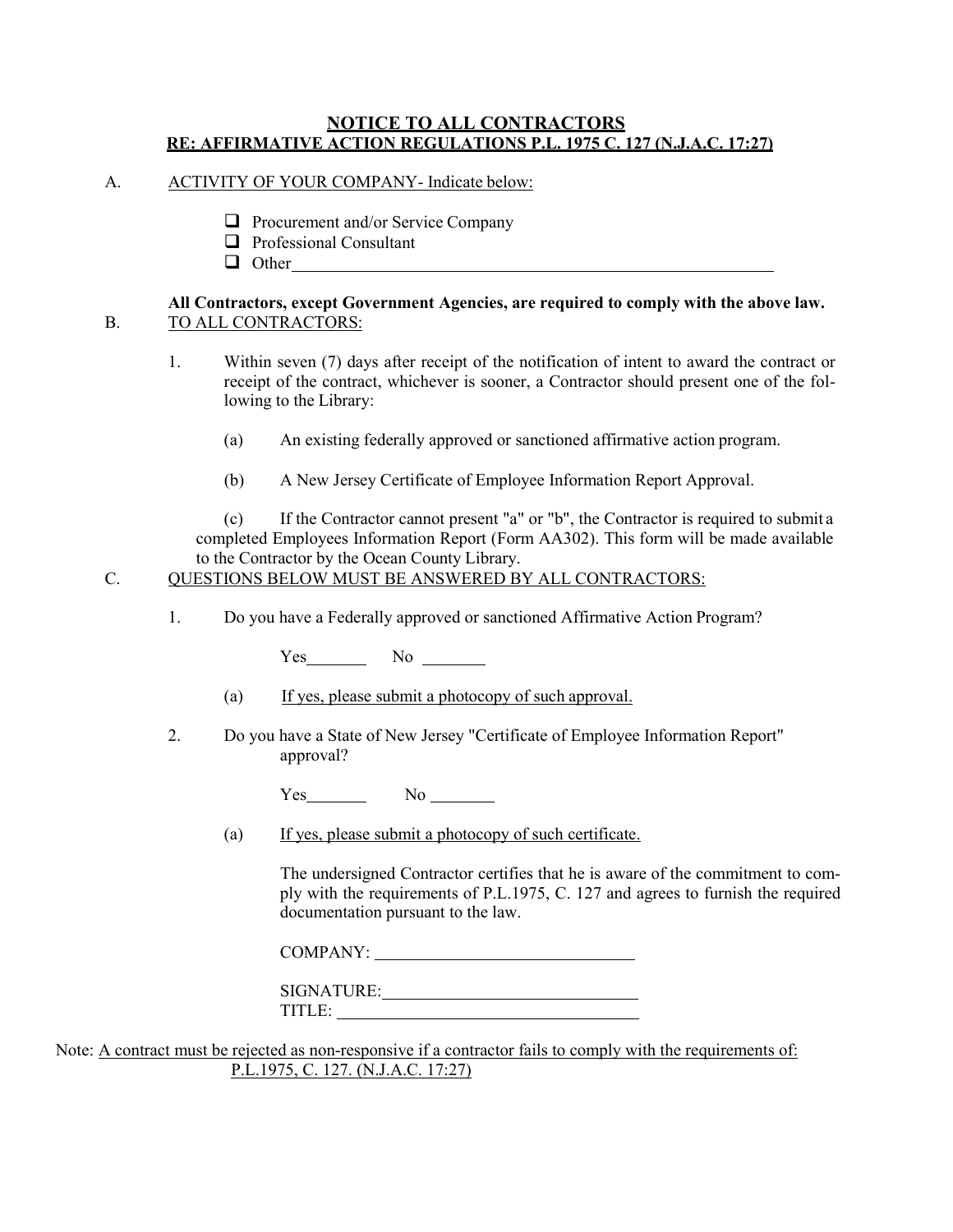## *AMERICANS WITH DISABILITIES ACT*

Equal Opportunity For Individuals With Disabilities

The CONTRACTOR and the LIBRARY do hereby agree that the provisions of title II of the Americans with Disabilities Act of 1990 (the "Act") (42 U.S.C. 12101 et. seq.), which prohibits discrimination on the basis of disability by public entities in all services, programs and activities provided or made available by public entities, and the rules and regulations promulgated pursuant thereunto, are made a part of this contract. In providing any aid, benefit, or service on behalf of the LIBRARY pursuant to this contract, the CONTRACTOR agrees that the performance shall be in strict compliance with the Act. In the event that the CONTRACTOR, its agents, servants, employees, or subcontractors violate or are alleged to have violated the Act during the performance of this contract, the CONTRACTOR shall defend the LIBRARY in any action or administrative proceeding commenced pursuant to this Act. The CONTRACTOR shall indemnify, protect and save harmless the LIBRARY, its agents, servants and employees from and against any and all suits, claims, losses, demands, or damages of whatever kind or nature arising out of or claimed to arise out of the alleged violation. The CONTRACTOR shall, at its own expense, appear, defend and pay any and all charges for legal services and any and all costs and other expenses arising from such action or administrative proceeding or incurred in connection therewith. In any and all complaints brought pursuant to the LIBRARY'S grievance procedure, the CONTRACTOR agrees to abide by any decision of the LIBRARY which is rendered pursuant to said grievance procedure. If any action or administrative proceeding results in an award of damages against the LIBRARY or if the LIBRARY incurs any expense to cure a violation of the ADA which has been brought pursuant to its grievance procedure, the CONTRAC- TOR shall satisfy and discharge the same at its own expense.

The LIBRARY shall, as soon as practicable after a claim has been made against it, give written notice thereof to the CONTRACTOR along with full and complete particulars of the claim. If any action or administrative proceeding is brought against the LIBRARY or any of its agents, servants and employees, the LIBRARY shall expeditiously forward or have forwarded to the CONTRACTOR every demand, complaint, notice, summons, pleading, or other process received by the LIBRARY or its representatives.

It is expressly agreed and understood that any approval by the LIBRARY of the services provided by the CONTRACTOR pursuant to this contract will not relieve the CONTRACTOR of the obligation to comply with the Act and to defend, indemnify, protect and save harmless the LIBRARY pursuant to this paragraph.

It is further agreed and understood that the LIBRARY assumes no obligation to indemnify or save harmless the CONTRACTOR, its agents, servants, employees and subcontractors for any claim which may arise out of their performance of this Agreement. Furthermore, the CON-TRACTOR expressly understands and agrees that the provision of this indemnification clause shall in no way limit the CONTRACTOR'S obligations assumed in this Agreement, nor shall they be construed to relieve the CONTRACTOR from any liability, nor preclude the LIBRARY from taking any other actions available to it under any other provisions of this Agreement or otherwise at law.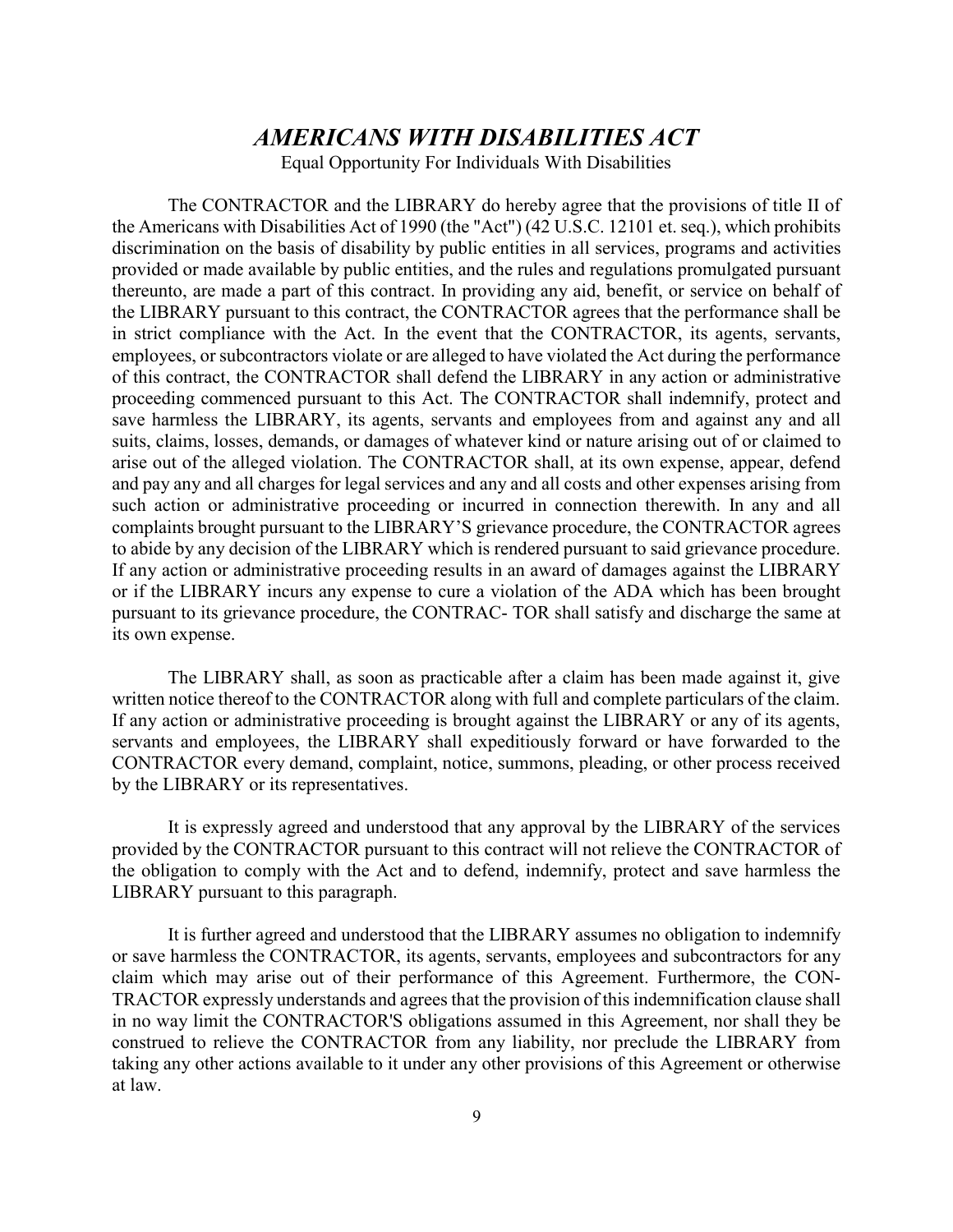The Ocean County Library does not discriminate on the basis of handicapped status in the admission or access to, or treatment, or employment in its programs or activities.

The Ocean County Library shall allow access to any books, documents, papers and records of the contractor, which are directly pertinent to that specific contract.

Compliance is required with all applicable standards, orders, or requirements issued under 306 of the Clean Air Act, Section 508 of the Clean Water Act, Executive Order 11738 and Environmental Protection Agency Regulations (40 CRF, Part 15) which prohibits the use under non-exempt federal contracts, grants or loans of facilities included on the EPA list of violating facilities.

"The Ocean County Library considers it to be a substantial conflict of interest for any company desiring to do business with the Library to be owned, operated or managed by any Library employee, nor shall any Library personnel be employed by the vendor in conjunction with any work to be performed for or on behalf of the Ocean County Library."

I HEREBY CERTIFY COMPLIANCE WITH THE FOREGOING.

| Partnership<br>The undersigned is a Corporation under the law of the State<br>Individual<br>of having principal offices |                                                                            |
|-------------------------------------------------------------------------------------------------------------------------|----------------------------------------------------------------------------|
| $at$ $\overline{\phantom{a}}$                                                                                           |                                                                            |
|                                                                                                                         | NAME OF COMPANY, CORPORATION OR INDI-<br><b>VIDUAL</b><br>- PLEASE PRINT - |
|                                                                                                                         |                                                                            |
| PRINT NAME AND OFFICIAL TITLE                                                                                           |                                                                            |
| ADDRESS: No. 1995                                                                                                       |                                                                            |
| TELEPHONE: TELEPHONE:                                                                                                   |                                                                            |
|                                                                                                                         |                                                                            |
| FEDERAL IDENTIFICATION NO.                                                                                              |                                                                            |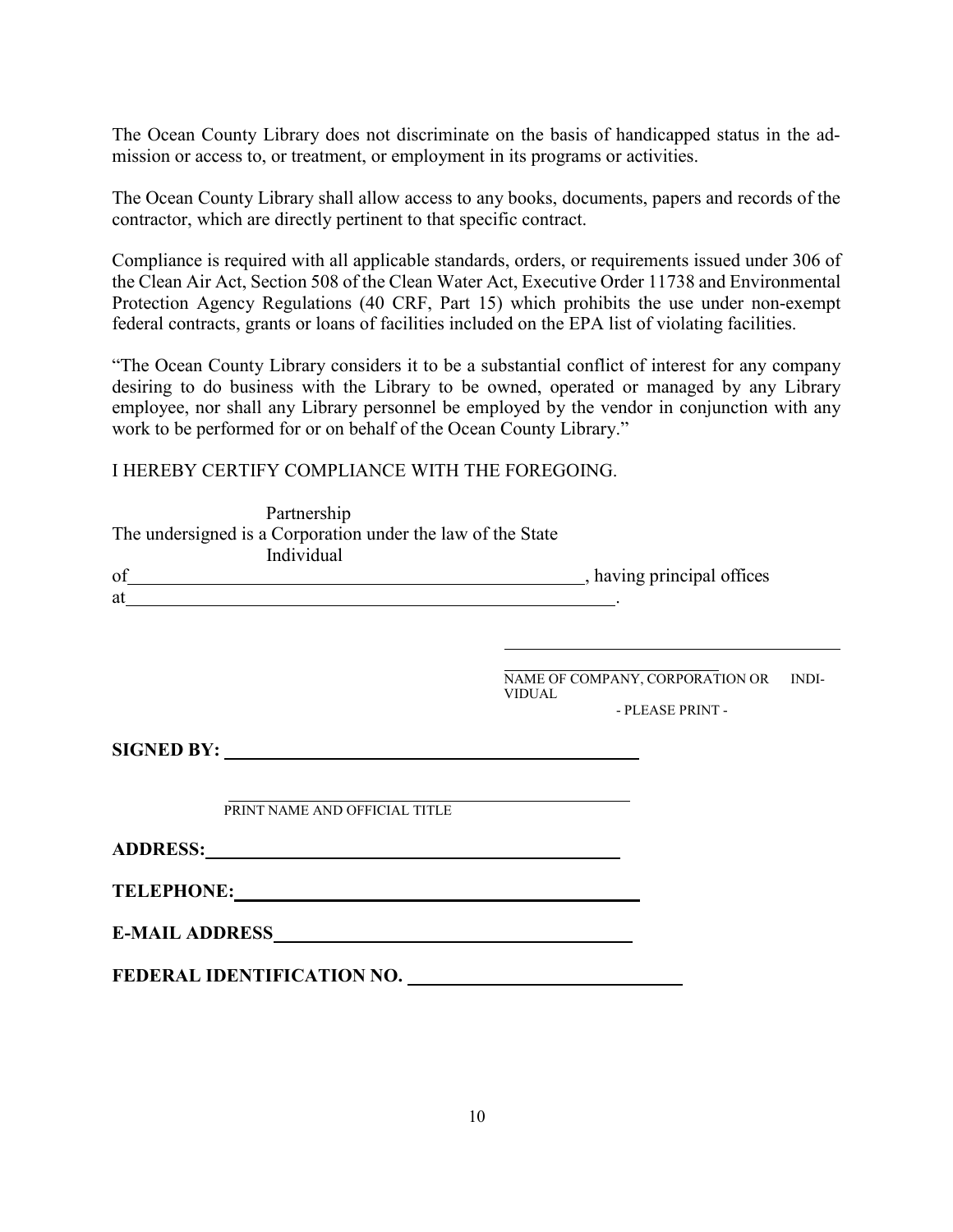#### STATEMENT SETTING FORTH THE NAMES AND ADDRESSES OF STOCKHOLDERS OR PARTNERS OWNING MORE THAN 10% OF

#### (NAME OF ORGANIZATION) IN COMPLIANCE WITH CHAPTER 33 OF THE LAWS OF 1977.

The following constitute the names and addresses of all stockholders in the corporation if the corporation is a bidder, or partners if the bidder is a partnership who own 10% or more of the corporate stock of the bidder of any class or of all individual partners in the partnership who own 10% or greater interest therein.

In the event no stockholder or partner owns 10% or greater, please so indicate at the appropriate space on this form.

If one or more such stockholder or partner is itself a corporation or is a partnership, the stockholders holding 10% or more of that corporation's stock or the individual partners owning 10% or greater interest in that partnership are as follows:

#### PERCENTAGE OF OWNERSHIP

| $\%$ |                                                                                                                       |  |
|------|-----------------------------------------------------------------------------------------------------------------------|--|
|      |                                                                                                                       |  |
| $\%$ | <u> 1989 - Andrea Barbara, poeta esperanto-poeta esperanto-poeta esperanto-poeta esperanto-poeta esperanto-poeta</u>  |  |
|      |                                                                                                                       |  |
| $\%$ | <u> 1989 - Johann Barn, amerikansk politiker (d. 1989)</u>                                                            |  |
|      |                                                                                                                       |  |
| $\%$ | <u> 1989 - Johann Harry Harry Harry Harry Harry Harry Harry Harry Harry Harry Harry Harry Harry Harry Harry Harry</u> |  |
|      |                                                                                                                       |  |
| $\%$ |                                                                                                                       |  |
|      |                                                                                                                       |  |
| $\%$ | the contract of the contract of the contract of the contract of the contract of the contract of                       |  |
|      | IE NO STOCKHOI DED OD DAPTNED OWNS 100/ OD MODE OF THE CO                                                             |  |

IF NO STOCKHOLDER OR PARTNER OWNS 10% OR MORE OF THE CORPORATE STOCK OR OWNERSHIP OF THE BIDDER, CHECK HERE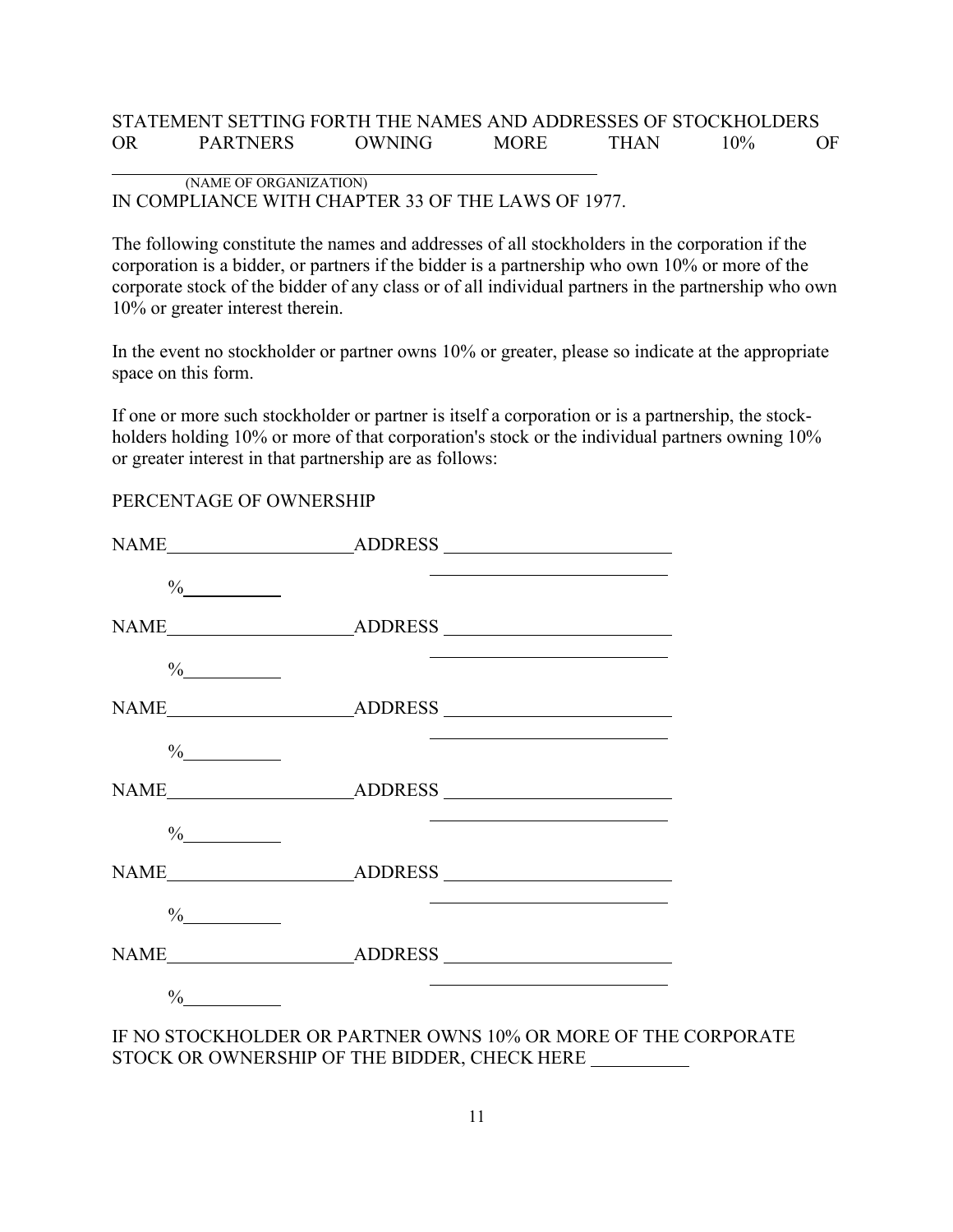I certify that the foregoing information is correct.

Signature of Secretary or Partner

Print Name and Title

of

Corporation or Partnership

# **THIS FORM MUST BE COMPLETED AND SIGNED**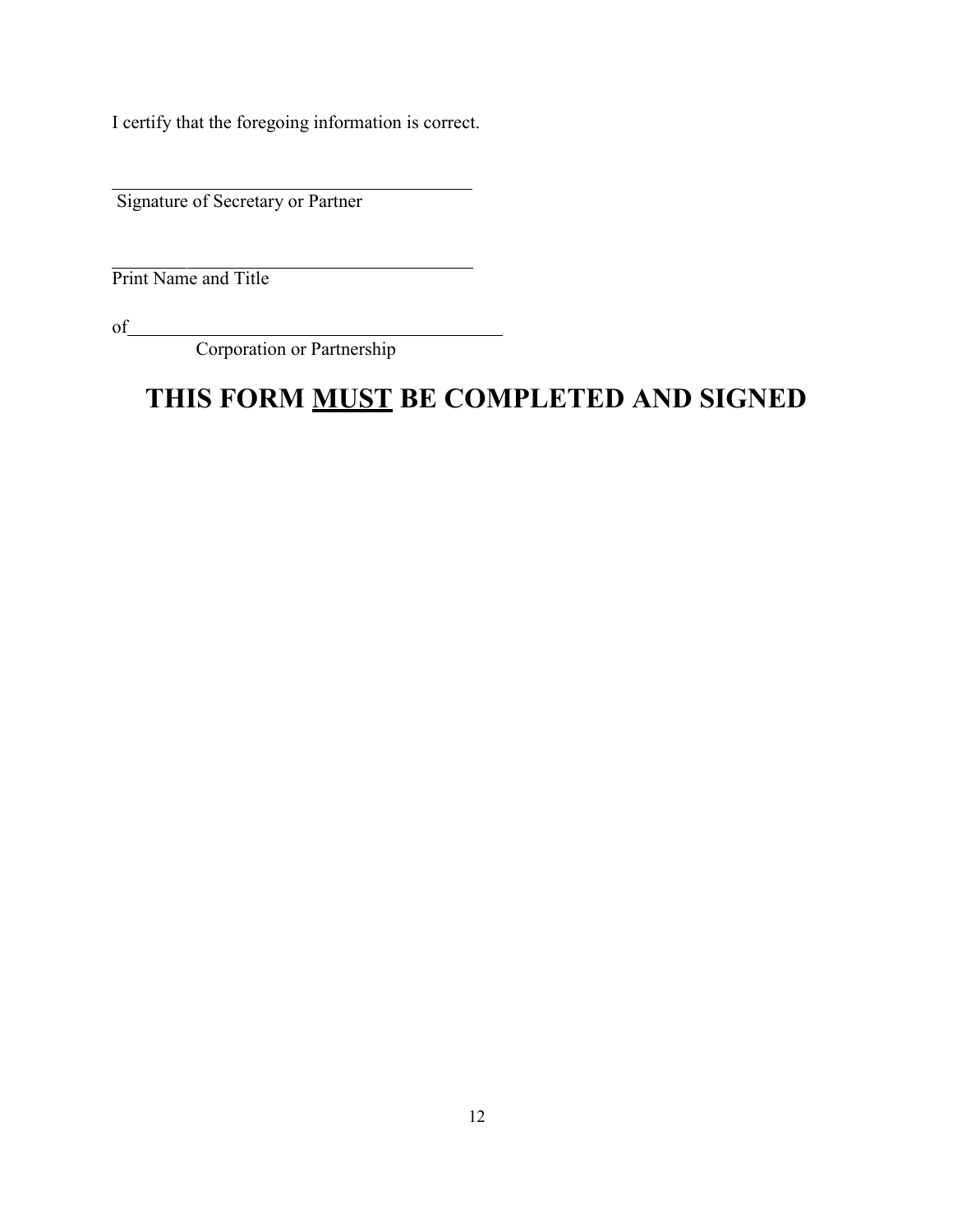#### **DISCLOSURE OF INVESTMENT ACTIVITIES IN IRAN**

#### **PART 1: CERTIFICATION BIDDERS MUST COMPLETE PART I BY CHECKING EITHER BOX** FAILURE TO CHECK ONE OF THE BOXES WILL **RENDER THE BID** NON-RESPONSIVE;

Pursuant to Public Law 2012, e. 25, any person or entity that submits a bid or otherwise proposes to enter into or renew a contract must complete the certification below to attest, under penalty of perjury, that neither the person or entity, nor any of its parents, subsidiaries, or affiliates, is identified on the Department of Treasury's Chapter 25 list as a person or entity engaging in investment activities in Iran. The Chapter 25 list is found on the Division's website at

[http://www.state.ni.us/treasury/purchase/pdf/Chapter25List.pdf.](http://www.state.ni.us/treasury/purchase/pdf/Chapter25List.pdf) Bidders **must** review this list prior to completing the below certification. **Failure to complete the certification will render a bidder's proposal non-responsive.** If the Director finds a person or entity to be in violation of law, s/he shall take action as may be appropriate and provided by taw, rule or contract, including but not limited to, imposing sanctions, seeking compliance, recovering damages, declaring the party in default and seeking debarment or suspension of theparty.

#### PLEASE CHECK THE APPROPRIATE BOX:

**I certify, pursuant to Public Law 2012, c. 25, that neither the bidder listed below nor any of the bidder's parents, subsidiaries, or**

 $\Box$  affiliates is listed on the N.J. Department of the Treasury's list of entities determined to be engaged in prohibited activities in Iran pursuant to P.L. 2012, c. 25 ("Chapter 25 List"). I further certify that I am the person listed below, or I am an officer or representative of the entity listed below and am authorized to make this certification on its behalf. I **will skip Part** 2 **and sign and complete the Certificationbelow.**

#### **OR**

**I am unable to certify as above because the bidder and/or one or more of its parents, subsidiaries, or affiliates is listed on the Department's Chapter 25 list. I will**

□ provide a detailed, accurate and precise description of the activities in Part 2 below and **sign and complete the certification below.** Failure to provide such will result in the proposal being rendered as non-responsive and appropriate penalties, fines and/or sanctions will be assessed as provided by law.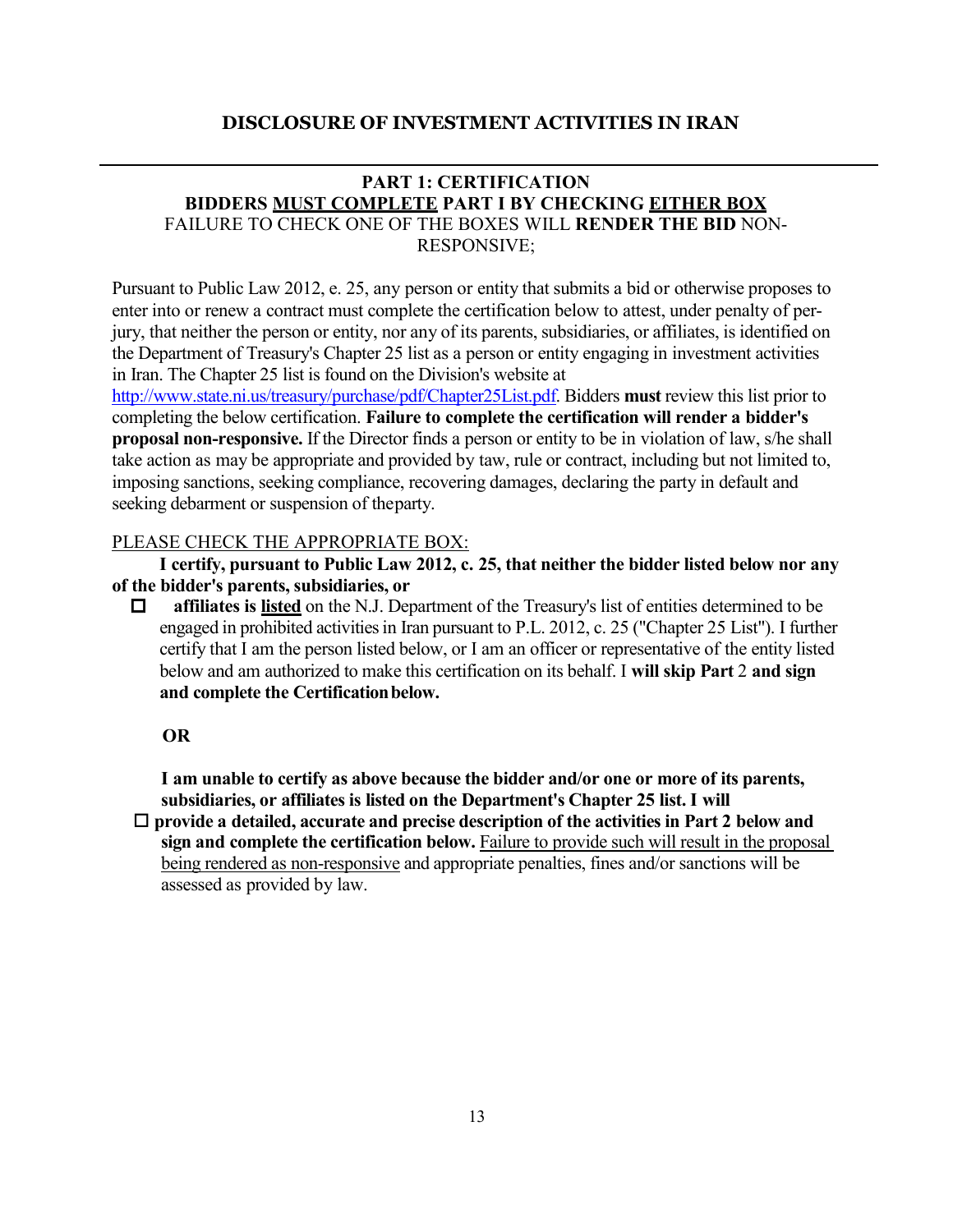## **PART 2: PLEASE PROVIDE FURTHER INFORMATION RELATED TO INVEST-MENT ACTIVITIES IN IRAN**

You must provide a detailed, accurate and precise description of the activities of the bidding person/entity, or one of its parents,

subsidiaries or affiliates, engaging in the investment activities in Iran outlined above by completing the boxes below.

#### **PLEASE PROVIDE THOROUGH ANSWERS TO EACH QUESTION. IF YOU NEED TO MAKE ADDITIONAL**

**ENTRIES, PLEASE ADD AN ADDITIONAL SHEET(S) OF PAPER.**

| Name                              |  |
|-----------------------------------|--|
| Relationship to Bidder            |  |
| Description of Activities         |  |
| Duration of Engagement            |  |
| <b>Anticipated Cessation Date</b> |  |
| <b>Bidder Contact Name</b>        |  |
| <b>Contact Phone Number</b>       |  |

Certification: I, being duly sworn upon my oath, hereby represent and state that the foregoing information and any attachments thereto to the best of my knowledge are true and complete. I attest that I am authorized to execute this certification on behalf of the above-referenced person or entity. I acknowledge that the County of Ocean is relying on the information contained herein and thereby acknowledge that I am under a continuing obligation from the date of this certification through the completion of any contracts with the County to notify the County in writing of any changes to the answers of information contained herein. I acknowledge that I am aware that it is a criminal offense to make a false statement or misrepresentation in this certification, and if I do so, I recognize that I am subject to criminal prosecution under the law and that it will also constitute a material breach of my agreement(s) with the County of Ocean and that the County at its option may declare any contract(s) resulting from this certification void and unenforceable.

| Name of Bidder: |  |  |
|-----------------|--|--|
|                 |  |  |

| Full Name (Print): |  |
|--------------------|--|
| Signature:         |  |

Title: The contract of the contract of the contract of the contract of the contract of the contract of the contract of the contract of the contract of the contract of the contract of the contract of the contract of the con Date: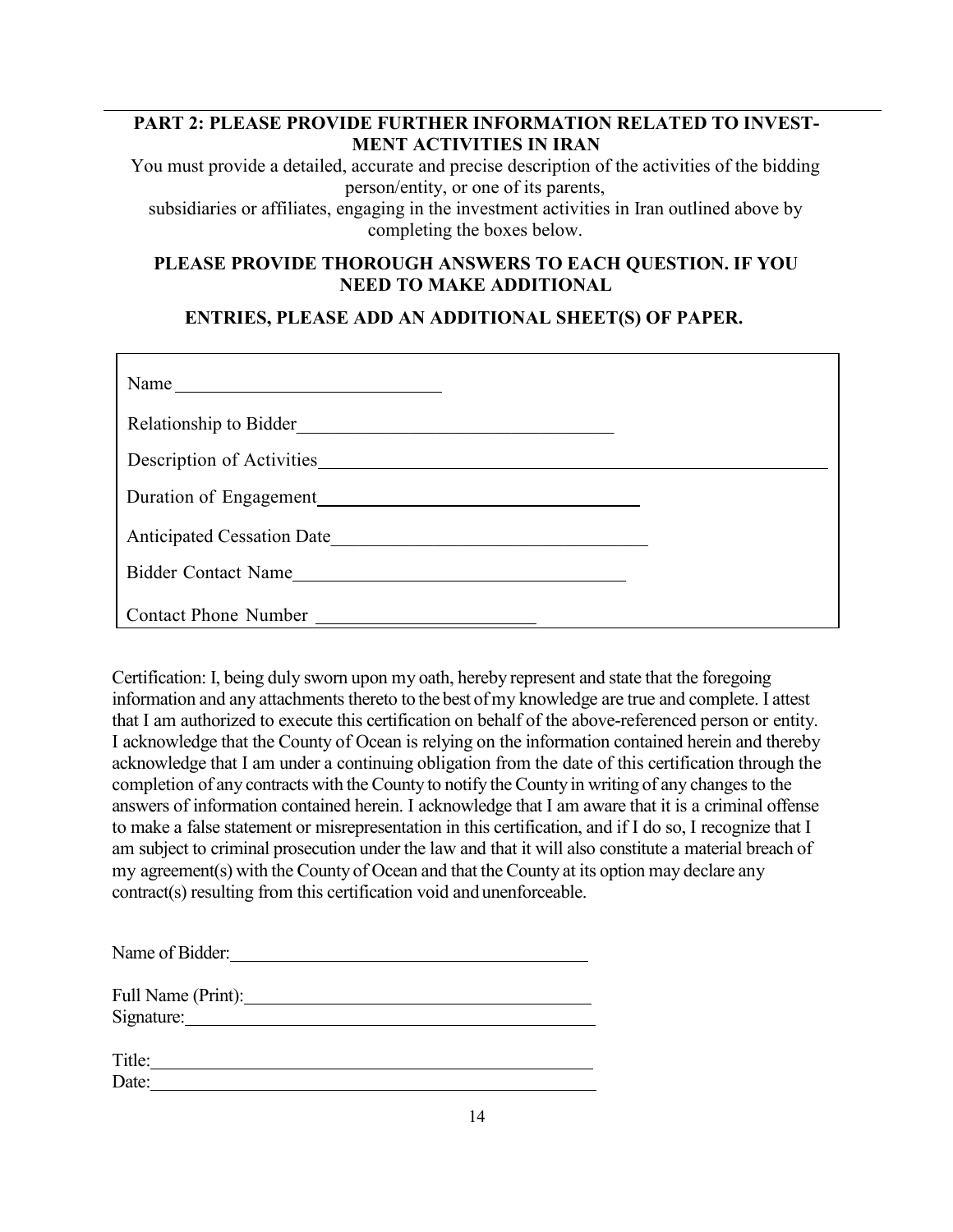#### **PROPOSAL DOCUMENT CHECKLIST**

**Proposal Title**: Library Collection Performance Software

Items required Items submitted with bid

#### **A. FAILURE TO SUBMIT ANY OF THESE DOCUMENTS IS MANDATORY CAUSE FOR REJECTION OF PROPOSAL**.

| X                      | Statement of ownership (Chapter 33 of the Laws of 1977)         |  |
|------------------------|-----------------------------------------------------------------|--|
|                        | List of designated contractors                                  |  |
|                        | Required documents as listed                                    |  |
| $\boldsymbol{\Lambda}$ | Acknowledgement of receipt of addenda or revisions (if issued)  |  |
| X                      | Copy of Proposer's New Jersey Business Registration Certificate |  |
|                        | Copies of each insurance certificate                            |  |

## **B. FAILURE TO SUBMIT ANY OF THESE DOCUMENTS MAY BE CAUSE FOR REJECTION OF PROPOSAL.**

| Affirmative Action questionnaire          |  |
|-------------------------------------------|--|
| Non-Collusion Affidavit                   |  |
| Catalog/price list                        |  |
| Product samples                           |  |
| Certified financial statement             |  |
| Certification of available equipment      |  |
| Signature page                            |  |
| Other: Activities in Iran Disclosure Form |  |
|                                           |  |

## **C. THE UNDERSIGNED BIDDER HEREWITH SUBMITS THE ABOVE REQUIRED DOCUMENTS.**

#### **PRINT NAME OF PROPOSER:**

**PRINT NAME AND TITLE:**  $\qquad$ 

**DATE:** 

#### **THIS CHECKLIST SHOULD BE INITIALED, SIGNED, AND RETURNED WITH ALL DOCUMENTS.**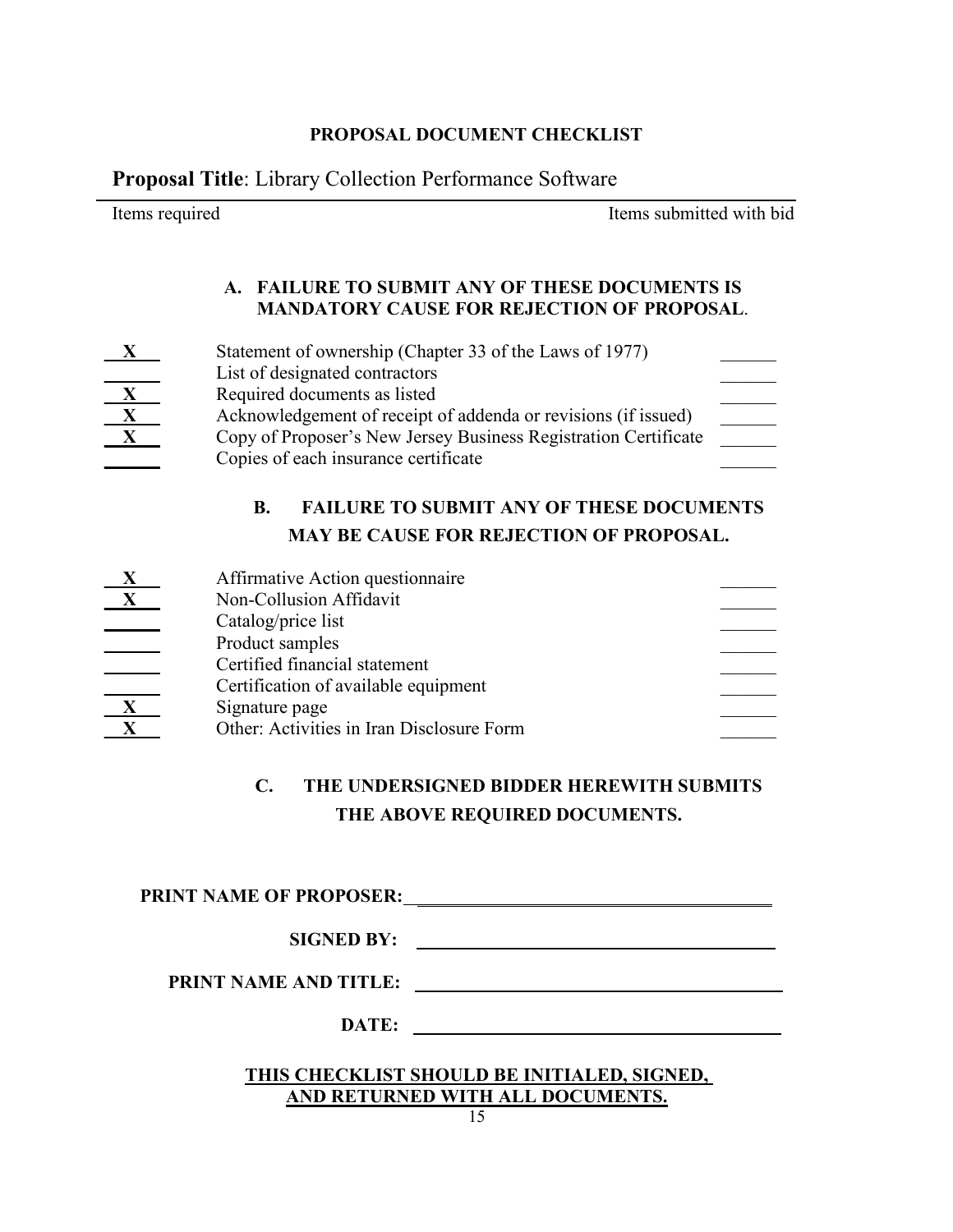#### **Specifications/Project Scope**

The Ocean County Library seeks proposals for Library Collection Performance Software including software, training, and ongoing maintenance for the Ocean County Library System.

#### **Scope of Work:**

- A. Proposed software must be compatible with the Polaris ILS System.
- B. Proposed software must allow accounts/passwords to be configured using the software product at two levels: 1 – Administrator: Can access all areas of the software and create user accounts. 2 – User account: Access is restricted to certain areas of the software.
- C. When generated against detailed parameters/targets set by the library, all action plans can be printed directly from the solution or exported as a PDF, Word document, Excel spreadsheet, or RFID file.
- D. Action plans will show information for each item including: current location, author, title, date added, and last checkout date.
- E. Vendor must provide support using an implementation team to work with Ocean County Library to set up a library hierarchy and collection hierarchy. Action plans can then be generated for any area of the collection, within the branch, or system wide.
- F. Proposed software must provide tools to address all areas of the collection. Modules in the areas of Fiction (F), Nonfiction (NF), Non-book (NB) and eBook will include the following:

#### **a. Collection Maintenance**

- i. Collection check (F, NF, NB)
	- 1. Action plans for checking 'On Shelf' items to ensure that that catalog accurately reflects the actual position.
- ii. Overdue check (F, NF, NB)
	- 1. Action plans for checking 'On Loan' items not returned for a long time, to ensure that that catalog accurately reflects the actual position.

#### **b. Collection Demand**

- i. Collection use summary (F, NF, NB, eBook)
	- 1. Summary of circulations across the collection. Identifies overstocked and understocked areas using status indicators. Highlights areas where purchase is required.
- ii. Popular Author summary (F)
	- 1. Summary of fiction popular author provision, with indication of areas requiring top up through transfer.
- iii. Popular Author transfer (F)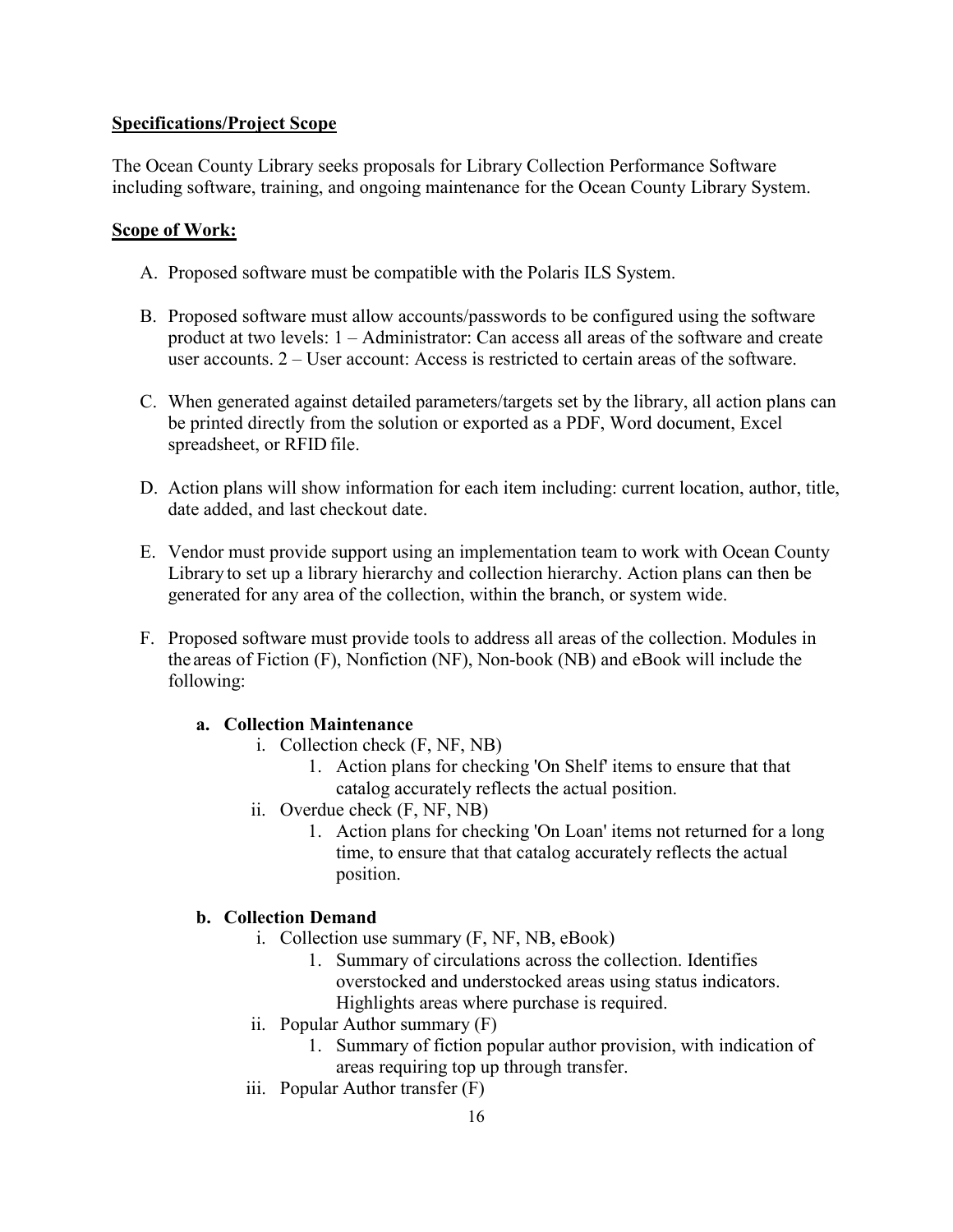- 1. Finds matching underused titles and copies in other library branches. These are listed for possible transfer. Where no transfers are found, identifies recommended titles and numbers for purchase.
- 2. Identifies possible transfers and creates a 'Selection List' allowing items to be selected by the user, adding them to the 'Transfer List.'
- iv. Popular Subject summary (NF)
	- 1. Summary of non-fiction popular subject provision, with indication of areas requiring top up through transfer.
- v. Popular Subject transfer (NF)
	- 1. Finds matching underused titles in other Library branches. These are listed for possible transfer. Where no transfers are found, identifies recommended titles and numbers for purchase.
	- 2. Identifies possible transfers and creates a 'Selection List' allowing items to be selected by the user, adding them to the 'Transfer List.'

### **c. Collection Refresh**

- i. Dead items refresh (F, NF, NB)
	- 1. Creates an action plan for refreshing inactive/grubby items through replacement.
- ii. Grubby items refresh (F, NF, NB)
	- 1. Identifies dead items that can be used to replace grubby. Creates a 'Selection List' that allows specific items to be selected by the user on screen, adding them to the 'Transfer List.'
- iii. Collections too large in relation to demand subject summary (NF)
	- 1. Summary of overstocked non-fiction class ranges that library branches can swap to refresh their collections.

### **d. Collection Removal**

- i. Grubby items summary (F, NF, NB)
	- 1. High level summary of current grubby items position.
- ii. Grubby items removal (F, NF, NB)
	- 1. Creates action plans to keep grubby or worn item amounts to a level which will be acceptable to customers.
- iii. Dead items summary (F, NF, NB, eBook)
	- 1. High level summary of current dead (inactive) items, with drill down option to action plan.
- iv. Dead items removal (F, NF, NB, eBook)
	- 1. Creates action plans to keep dead or inactive items to a level which will be acceptable to customers.

### **e. Collection Action**

- i. Transfer list (F, NF, NB)
	- 1. Creates an action plan for transferring items between library branches.
- ii. Swap list (NF)
	- 1. Creates an action plan for swapping non-fiction items in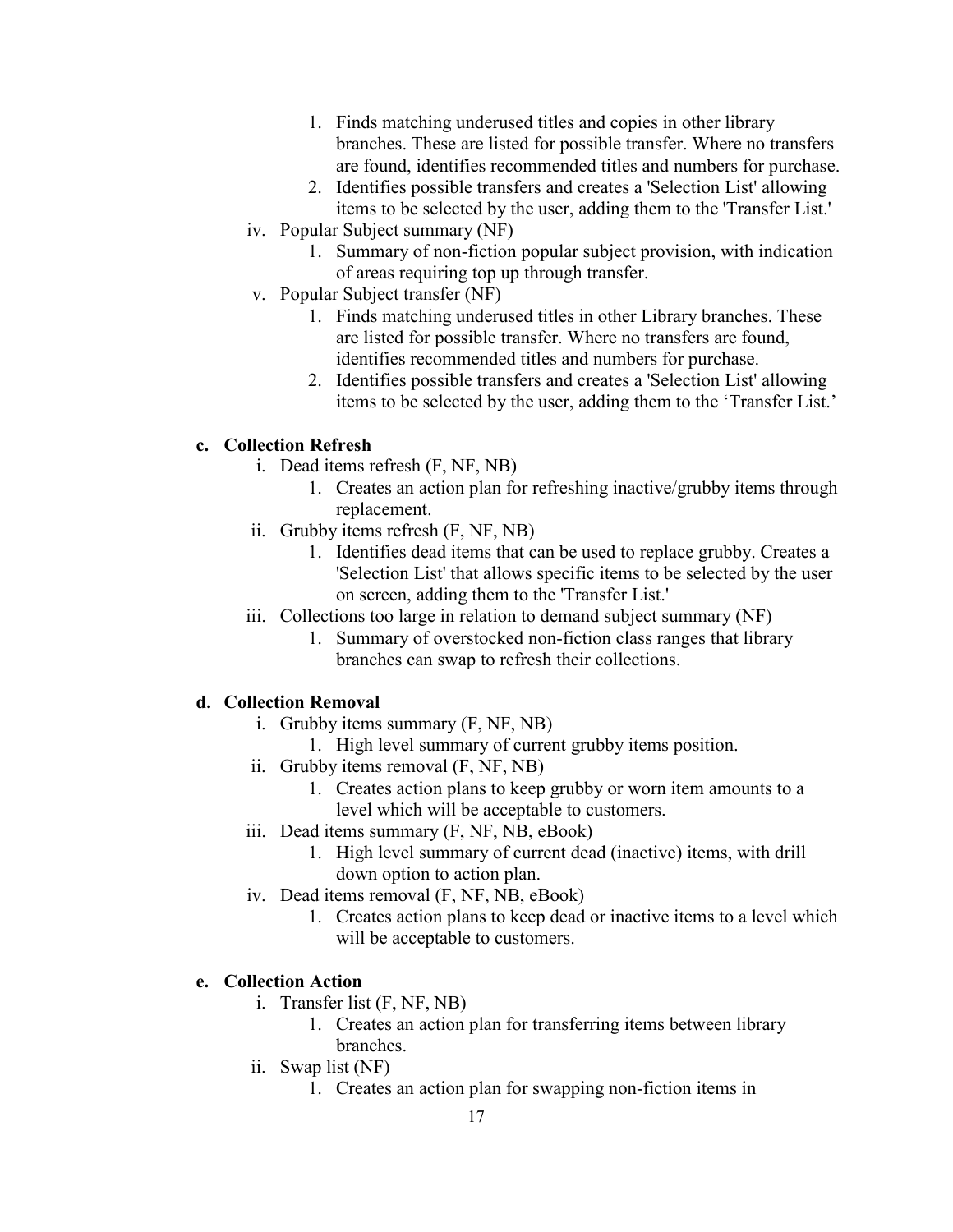overstocked class number ranges between library branches.

- G. Proposed software shall provide access to circulation evidence from other North American public libraries. Search parameters will be created that will allow the identification of items that circulating well in other libraries across the county, but not currently owned by Ocean County Library. The software must allow carts to be built, exported, and sent to various vendors, including Baker & Taylor, directly.
- H. Proposed software must create evidence based spending plans to help understand where funds should be allocated. These can be created at a service level, down to branch/genre/subject.
- I. Proposed software must monitor what has been purchased against a specification, providing an insight into areas where more/less items are required.
- J. Proposed software must provide information on the performance of items that have been purchased across different periods of time.
- K. Proposed software must measure collection performance improvements over time as well asits effectiveness. This would include:
	- a. Transfer performance tool: number of items transferred and issues generated.
	- b. Dead items summary/detailed summary: Proportion of collection that has been unused for a defined period.
	- c. Breakdown of activity by user and report.
- L. Administrators must be able to build schedules where tasks are created (for a specific tool),given a completion date and then assigned to an individual in a branch. The status of each task must be able to be seen by the user assigned the task.
- M. Users can access the task that has been assigned to them and mark when complete. If the deadline is missed, the software program will send an automated reminder email.
- N. The software will assist the Ocean County Library System in floating their collection (or areas of the collection) to provide a safety net as items 'float' from location to location and help to keep collections balanced. The software will provide:
	- a. The option for branches with an overstocked collection (as items have floated here) to 'push' dead items to locations that require them (understocked as items have floated away) as there is evidence the item will circulate at this destination.
	- b. The option for branches with an understocked collection (as items have floated away) to 'pull' dead items from other overstocked locations where evidence suggests that they will circulate at this destination.